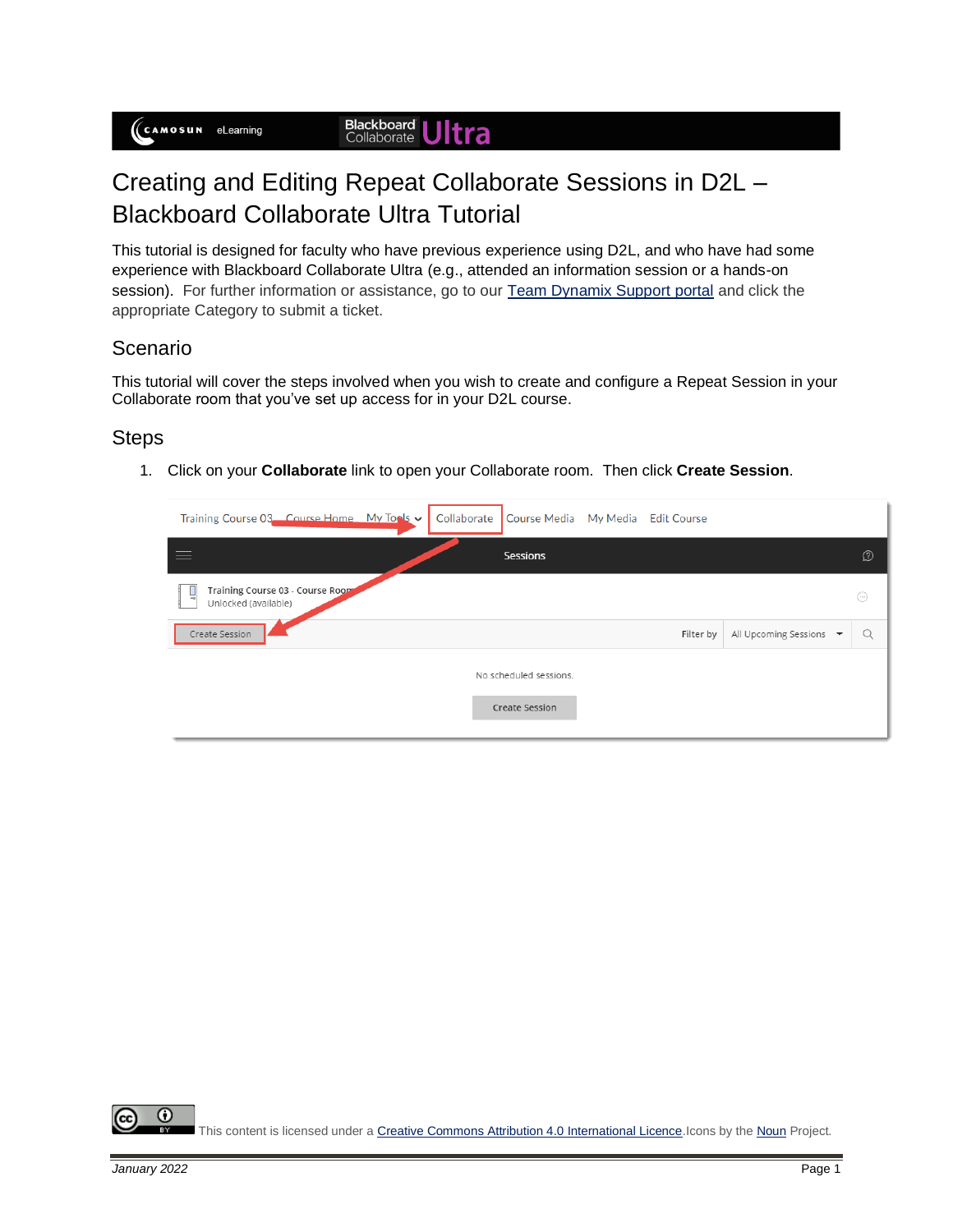2. Give your Session a **Name**, then click **Create** to enable additional settings. *Make sure to use a generic name as you will not be able to edit individual occurrence names.*

| Training Course 03 Course Home My Tools v Collaborate Course Media My Media Edit Course |                        |                                                                     |                           |
|-----------------------------------------------------------------------------------------|------------------------|---------------------------------------------------------------------|---------------------------|
| $\equiv$                                                                                | Sessions               | Weekly Session<br>$\times$                                          |                           |
| Training Course 03 - Course Room<br>Unlocked (available)                                |                        | 逼                                                                   | ૹૢ૽ૺ                      |
| Create Session                                                                          |                        | Even Details                                                        |                           |
|                                                                                         | No scheduled sessions. | Guest a cess                                                        |                           |
|                                                                                         | <b>Create Session</b>  | Start                                                               |                           |
|                                                                                         |                        | $\widehat{\boxplus}$<br>2020-08-25                                  | $\circledcirc$<br>3:17 PM |
|                                                                                         |                        | End<br>$\begin{bmatrix} 0 & 0 \\ 0 & 0 \end{bmatrix}$<br>2020-08-25 | $\odot$<br>4:17 PM        |
|                                                                                         |                        | No end (open sesson)                                                |                           |
|                                                                                         |                        | Repeat session                                                      |                           |
|                                                                                         |                        | <b>Early Entry</b>                                                  | $\overline{\mathbf{v}}$   |
|                                                                                         |                        | 15 min before start time<br>Provide a description                   |                           |
|                                                                                         |                        |                                                                     |                           |
|                                                                                         |                        | Cancel                                                              | Create                    |

3. Add your **Guest access** and **Start** and **End** date/time information. The times will be for all the sessions, and the first session will be on the date added. Select **Repeat session**.

| Sessions                                                                          |   |                                                                                                                                                      |
|-----------------------------------------------------------------------------------|---|------------------------------------------------------------------------------------------------------------------------------------------------------|
| Training Course 03 - Course Room<br>Unlocked (available)                          | × | Anonymous dial in:<br>$+1 - 250 - 370 - 4535$<br>$\Box$<br>PIN: 884 963 0306                                                                         |
| Create Session                                                                    |   | <sup> Dial In</sup>                                                                                                                                  |
| <b>Weekly Sessions</b><br>2020-08-25, 3:04 PM - 2020-08-25, 4:04 PM (in progress) |   | $\sqrt{ }$ Guest access<br><b>Guest link</b><br>Guest role<br>Save the session to get the guest<br>$\boldsymbol{\mathrm{v}}$<br>Participant<br>link. |
|                                                                                   |   | Start<br>m<br>⊙<br>11:00 AM<br>2020-08-31<br>End                                                                                                     |
|                                                                                   |   | Ē<br>$\odot$<br>2020-08-31<br>12:00 PM<br>No end (open session)<br>Repeat session                                                                    |
|                                                                                   |   | Repeat Weekly<br>$\overline{\mathbf{v}}$                                                                                                             |
|                                                                                   |   | Every Week<br>▼                                                                                                                                      |
|                                                                                   |   | Cancel<br>Save                                                                                                                                       |

 $\odot$ (cc ī3Y This content is licensed under a Creative Commons Attribution 4.0 International Licence. Icons by th[e Noun](https://creativecommons.org/website-icons/) Project.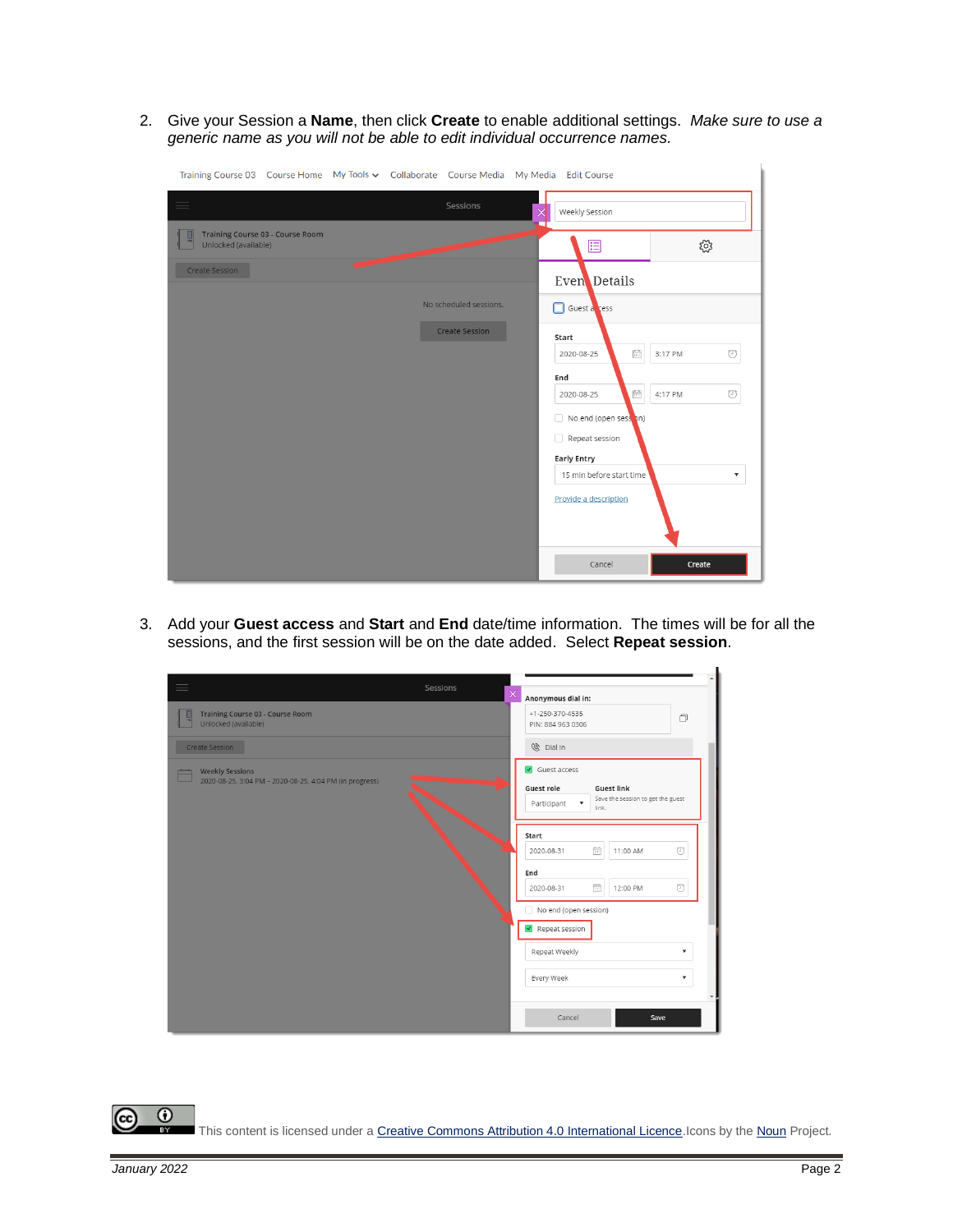4. Under **Repeat session**, make the selections that work for your session.

You can Repeat Weekly, Daily, or Monthly, then choose if it's every Week/Day/Month, and choose **End After (#) Occurrences** or **End On Date**.

For the purposes of this tutorial, we are creating a **Weekly** session, **Every Week**, on Mondays, ending after 12 occurrences. Click **Save**.

| Sessions                                                | Participant<br>$\boldsymbol{\mathrm{v}}$<br>$\times$ | link.                                                   | Save the session to get the guest |                |  |  |  |
|---------------------------------------------------------|------------------------------------------------------|---------------------------------------------------------|-----------------------------------|----------------|--|--|--|
| <b>Training Course 03 - Course Room</b>                 | Start                                                |                                                         |                                   |                |  |  |  |
| Unlocked (available)                                    | 2020-08-31                                           | $\begin{array}{ c } \hline 0 & 0 \\ \hline \end{array}$ | 11:00 AM                          | ⊙              |  |  |  |
| Create Session                                          | End                                                  |                                                         |                                   |                |  |  |  |
| <b>Weekly Sessions</b>                                  | 2020-08-31                                           | $\widehat{\boxplus}$                                    | 12:00 PM                          | $\circledcirc$ |  |  |  |
| 2020-08-25, 3:04 PM - 2020-08-25, 4:04 PM (in progress) | No end (open session)                                |                                                         |                                   |                |  |  |  |
|                                                         | $\sqrt{\phantom{a}}$ Repeat session                  |                                                         |                                   |                |  |  |  |
|                                                         | Repeat Weekly                                        | ▼                                                       |                                   |                |  |  |  |
|                                                         | Every Week                                           |                                                         |                                   | ▼              |  |  |  |
|                                                         | $\mathsf{s}$                                         |                                                         |                                   | $\mathsf{s}$   |  |  |  |
|                                                         | End After Occurrences                                |                                                         | 12<br>$\blacktriangledown$        |                |  |  |  |
|                                                         | <b>Early Entry</b>                                   |                                                         |                                   |                |  |  |  |
|                                                         | 15 min before start time                             |                                                         |                                   | ▼              |  |  |  |
|                                                         | Provide a description                                |                                                         |                                   |                |  |  |  |
|                                                         | Cancel                                               |                                                         | Save                              |                |  |  |  |

 $\odot$ (cc) ī3. This content is licensed under [a Creative Commons Attribution 4.0 International Licence.I](https://creativecommons.org/licenses/by/4.0/)cons by th[e Noun](https://creativecommons.org/website-icons/) Project.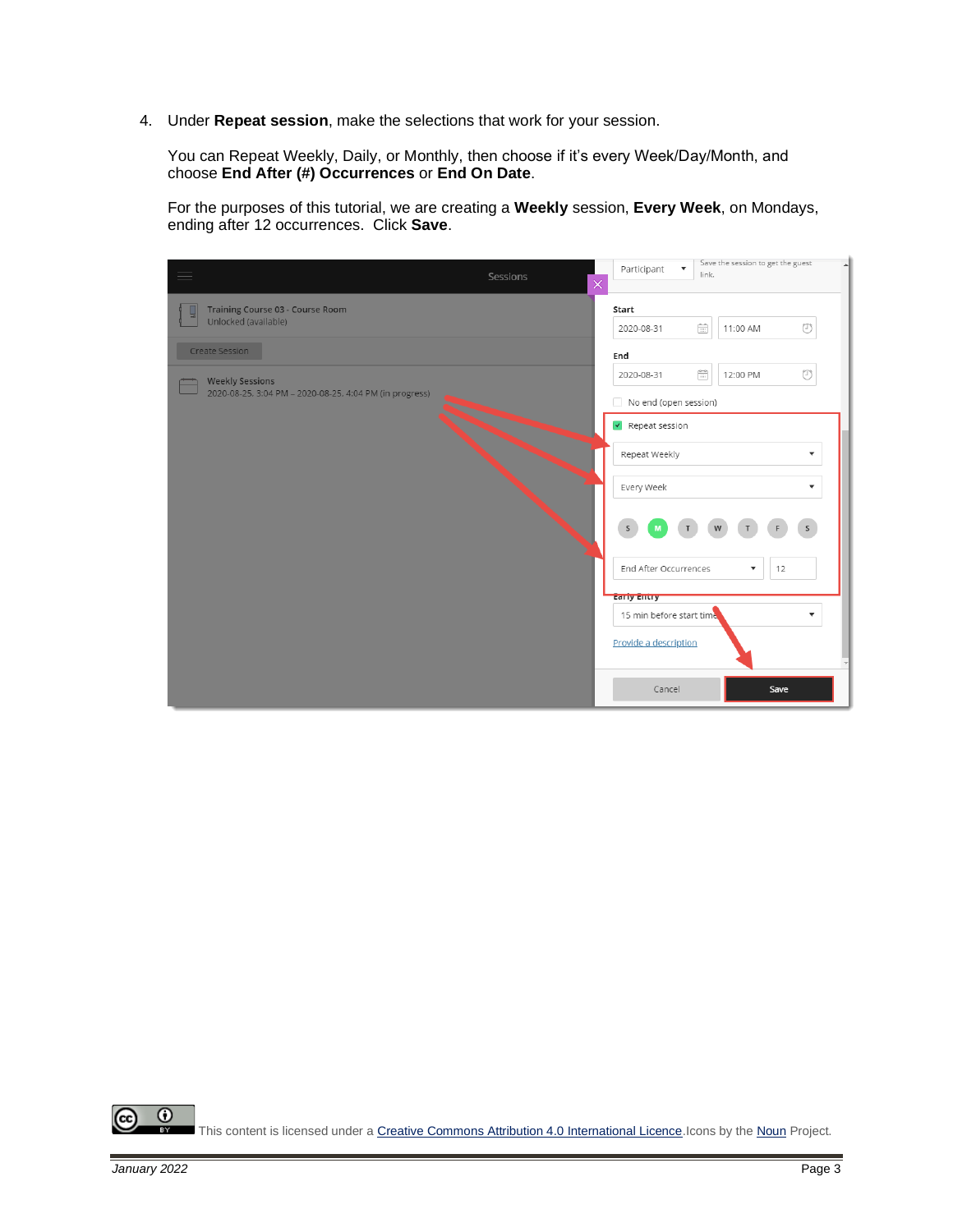5. Click on the Recurring Session to see a list of all occurrences.

|                                                                                 | <b>Sessions</b> |                                             | D                       |
|---------------------------------------------------------------------------------|-----------------|---------------------------------------------|-------------------------|
| Training Course 03 - Course Room<br>Unlocked (available)                        |                 |                                             | $\bigodot$              |
| Create Session                                                                  | Filter by       | All Upcoming Sessions $\blacktriangleright$ | Q                       |
| Weekly Session<br>Recurring: 2020-08-31, 11:00 AM - 2020-11-16, 12:00 PM        |                 | $\left(\cdots\right)$                       | $\wedge$                |
| Weekly Session<br>2020-08-31, 11:00 AM - 2020-08-31, 12:00 PM (not yet started) |                 |                                             | $\left( \dots \right)$  |
| Weekly Session<br>2020-09-07, 11:00 AM - 2020-09-07, 12:00 PM (not yet started) |                 |                                             | $\left(\ldots\right)$   |
| Weekly Session<br>2020-09-14, 11:00 AM - 2020-09-14, 12:00 PM (not yet started) |                 |                                             | $\left( \dots \right)$  |
| Weekly Session<br>2020-09-21, 11:00 AM - 2020-09-21, 12:00 PM (not yet started) |                 |                                             | $\left( \dots \right)$  |
| Weekly Session<br>2020-09-28, 11:00 AM - 2020-09-28, 12:00 PM (not yet started) |                 |                                             | $(\dots)$               |
| Weekly Session<br>2020-10-05, 11:00 AM - 2020-10-05, 12:00 PM (not yet started) |                 |                                             | $\left( \ldots \right)$ |
| Weekly Session<br>2020-10-12, 11:00 AM - 2020-10-12, 12:00 PM (not yet started) |                 |                                             | $\bigodot$              |

6. You can edit the main session by clicking **Session Options** and selecting **Edit recurring session**.

| 三 | <b>Sessions</b>                                                                                                                                       |                     |                 |                                 |                         | റ |
|---|-------------------------------------------------------------------------------------------------------------------------------------------------------|---------------------|-----------------|---------------------------------|-------------------------|---|
|   | Training Course 03 - Course Room<br>Unlocked (available)                                                                                              |                     |                 |                                 | $(\cdots)$              |   |
|   | Create Session                                                                                                                                        |                     | Filter by       | All Upcoming Sessions -         | Q                       |   |
|   | Weekly Session<br>Recurring: 2020-08-31, 11:00 AM - 2020-11-16, 12:00 PM                                                                              |                     |                 |                                 |                         |   |
|   | Weekly Session                                                                                                                                        |                     |                 | <b>Q</b> Edit recurring session |                         |   |
|   | 2020-08-31, 11:00 AM - 2020-08-31, 12:00 PM (not yet started)                                                                                         | 启<br>View reports   |                 |                                 | $(\cdot \cdot \cdot)$   |   |
|   | Weekly Session<br>2020-09-07, 11:00 AM - 2020-09-07, 12:00 PM (not yet started)                                                                       | Delete session<br>Ŵ |                 |                                 | $\left( \dots \right)$  |   |
|   | Weekly Session<br>2020-09-14, 11:00 AM - 2020-09-14, 12:00 PM (not yet started)                                                                       | Š.                  | Copy guest link |                                 | $\left( \ldots \right)$ |   |
|   | Weekly Session<br>2020-09-21, 11:00 AM - 2020-09-21, 12:00 PM (not yet started)                                                                       |                     |                 |                                 | $\left( \dots \right)$  |   |
|   | Weekly Session<br>2020-09-28, 11:00 AM - 2020-09-28, 12:00 PM (not yet started)                                                                       |                     |                 |                                 | $\bigodot$              |   |
|   | Weekly Session<br>2020-10-05, 11:00 AM - 2020-10-05, 12:00 PM (not yet started)                                                                       |                     |                 |                                 | $(\dots)$               |   |
|   | Weekly Session<br>2020-10-12, 11:00 AM - 2020-10-12, 12:00 PM (not yet started)<br>ca-lti.bbcollab.com/collab/ui/scheduler/session/settings//fromocc/ |                     |                 |                                 | $\bigcirc$              |   |

This content is licensed under [a Creative Commons Attribution 4.0 International Licence.I](https://creativecommons.org/licenses/by/4.0/)cons by th[e Noun](https://creativecommons.org/website-icons/) Project.

(cc)

 $\odot$ 

 $\bar{\mathbf{r}}$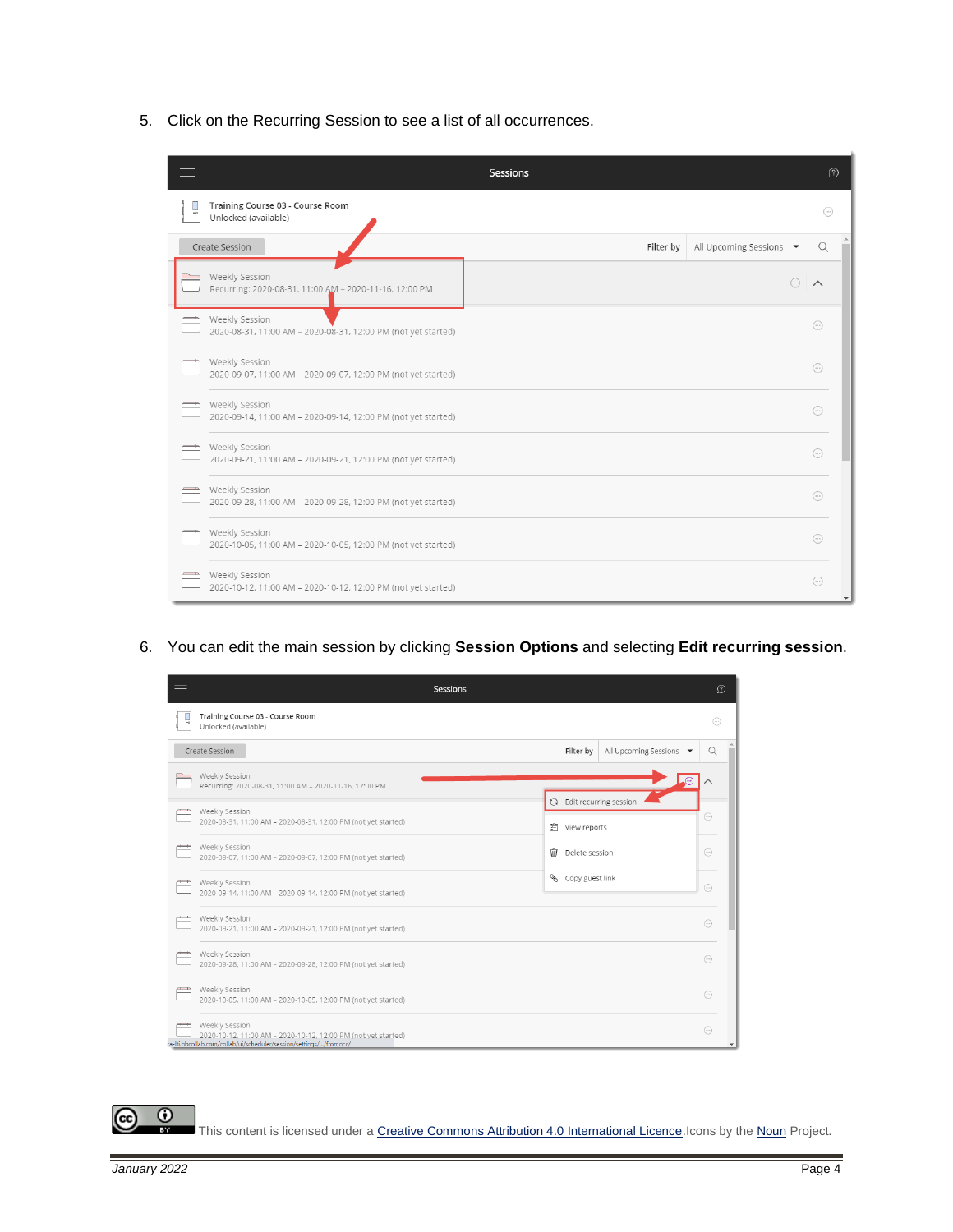$\frac{1}{\sqrt{2}}$  $\odot$ This content is licensed under [a Creative Commons Attribution 4.0 International Licence.I](https://creativecommons.org/licenses/by/4.0/)cons by th[e Noun](https://creativecommons.org/website-icons/) Project.